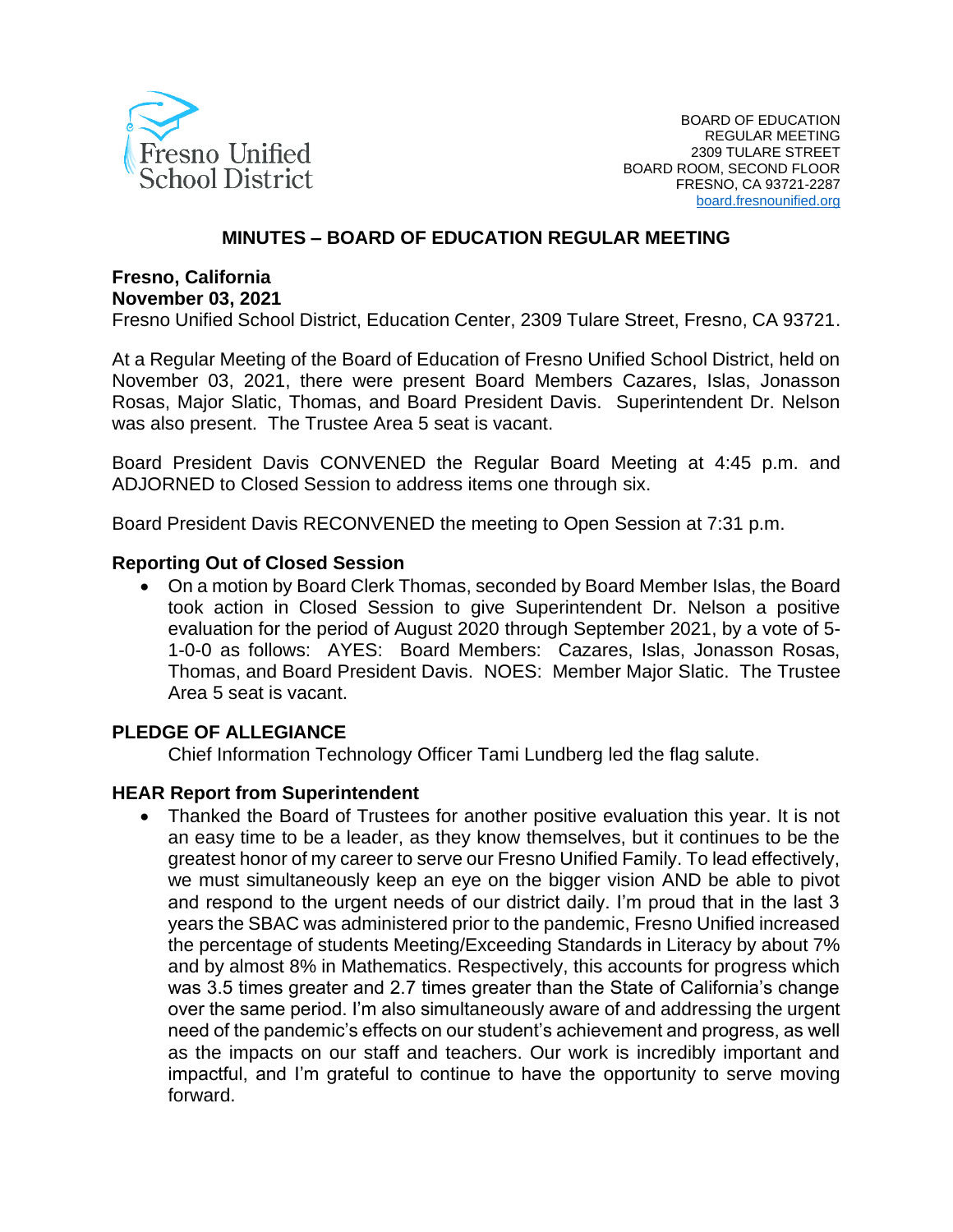### **HEAR Report from Superintendent – continued**

- Shared, we continue to drive toward solutions to protect teacher prep time while not reducing instructional minutes for students, disrupting schedules for families, or shifting additional burdens to site leaders or classified staff. In doing so, we are continuing to increase our substitute pool and their activity. Just yesterday, in collaboration with our labor partners at Fresno Area Substitute Teachers Associations (FASTA), we agreed to provide an additional \$200 stipend for substitute teachers when they work 20 full, consecutive school days as assigned by the district. That is an opportunity for our substitutes to make an additional \$1,260 dollars this school year. We also agreed to offer an additional \$100 shortage stipend for all substitutes who take a full-day, district assignment on Friday, November 12, 2021. With Friday falling after the Veteran's Day holiday on Thursday, we are anticipating a large number of vacancies and want to be as prepared as possible to support our schools. Thank you to our Human Resources team and our partners at FASTA for making this happen.
- Shared, next week, the week of November 8 12, is National School Psychology Week. As a district we've consistently increased our social emotional supports year after year, and we couldn't do without our School Psychologists! So, I'd like to publicly celebrate, recognize, and honor our Fresno Unified school psychologists and their contribution to students and to our entire Fresno Unified family!
- Shared, Fresno Unified is also proud to celebrate November as National Native American Heritage Month. Our curriculum and instruction team always spend time creating potential lessons and celebrations for teachers to utilize in their classrooms this month and I encourage all of us to take some time to celebrate the accomplishments and contributions of our Native American community as the first inhabitants of this land.
- Announced to parents and students next week is our Virtual Choose Your Future week! This week includes our School Choice Expo, CTE Ticket to the Future, and Student Showcase – all virtually! We will offer five days of virtual exploration from November 8 - 12 to help students of all ages and their families learn about our district's magnet and specialized programs. This is an important time for students and families as they prepare for the December 1 deadline for school transfer applications. Our eighth graders will spend time with their teachers virtually exploring the options available to them as they prepare to move on to high school. Students will learn about specialty high schools and career technical education pathways, and explore campus culture, activities and sports options with students from their regional high school. Choose your Future Week also includes the virtual version of the district's annual School Choice Expo. Using the online format, the district will host nightly live presentations, and families can visit virtual exhibitor booths any time during the week from among nearly 30 magnet and specialized schools. Head to [www.fresnounified.org/](http://www.fresnounified.org/)schoolchoice2021 to register and make sure you get your transfer applications in by December 1, 2021!
- Shared, highlight of Yosemite Middle School's Dual Immersion Program! This is one of the many choices available to students and families as you determine what opportunities are best suited for your individual child.
- Congratulated the whole Yosemite Team and all of our staff who make our School Choice options so expansive and accessible for our students and families.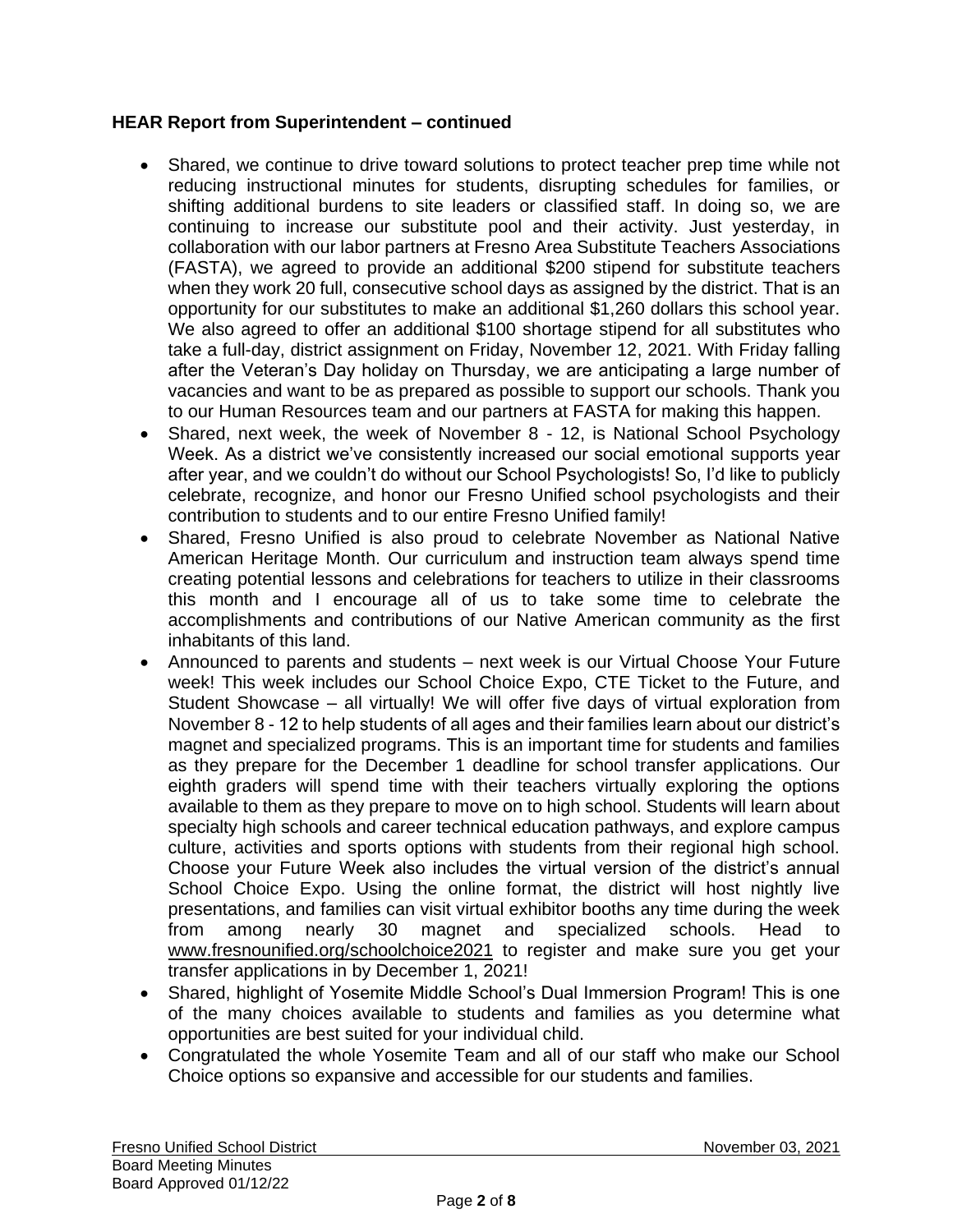## **OPPORTUNITY for Public Comment on Consent Agenda Items**

For the record, the Board received one request to address the Board on the Consent Agenda. The individual's name along with a summary of topic is listed as follows:

1. Andrew Fabela: Spoke to the need for substitute teachers.

On a motion by Board Clerk Thomas, seconded by Board Member Cazares, the Consent Agenda, with the exception of Agenda Items A-3, A-6, and A-9, which were pulled for further discussion, was approved by a roll call vote of 6-0-0-0, as follows: AYES: Board Members: Cazares, Islas, Jonasson Rosas, Major Slatic, Thomas, and President Davis. The Trustee Area 5 seat is vacant.

**ALL CONSENT AGENDA** items are considered routine by the Board of Education and will be enacted by one motion. There will be no separate discussion of items unless a Board member so requests, in which event, the item(s) will be considered following approval of the Consent Agenda.

# **A. CONSENT AGENDA**

**A-1, APPROVE Personnel List APPROVED as recommended**, the Personnel List, Appendix A, as submitted.

## **A-2, ADOPT Findings of Fact and Recommendations of District Administrative Board**

**ADOPTED as recommended**, the Findings of Fact and Recommendations of District Administrative Panels resulting from hearings on expulsion and readmittance cases conducted during the period since the October 27, 2021 Regular Board Meeting.

**A-3, ADOPT Emergency Resolution Delegating Authority to Take Necessary Action to Protect Students and Staff from Substitute Shortages during the 2021/22 School Year**

**ADOPTED as recommended**, a resolution declaring the existence of an ongoing emergency within the district arising from a shortage of substitutes and delegates and authorizes the District Superintendent to take all appropriate action to respond to the emergency substitute shortage, including but not limited to, recruiting and retaining qualified substitutes to meet the district substitute staffing needs, ensuring and protecting the welfare, safety and educational wellbeing of all students, providing necessary staffing and instruction, and to reduce the need to deploy students and to reduce the need for having to use classified, certificated and administrative staff to cover for substitute shortages.

For the record, Board Members had comments/questions pertaining to Agenda Item A-3. A summary is as follows: Commented can see the imperative need to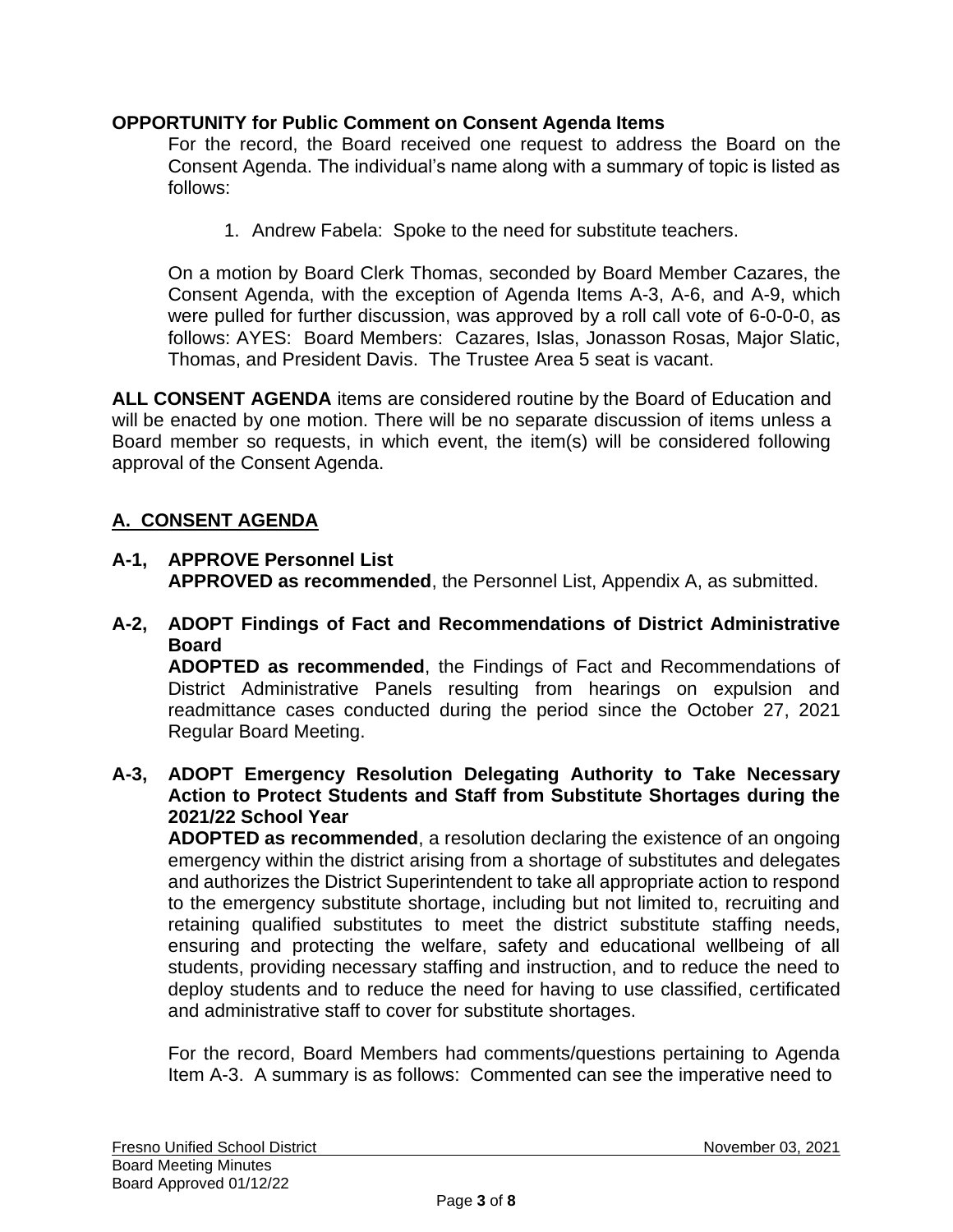## **A. CONSENT AGENDA - continued**

address the teacher shortage. Requested clarity as to if the resolution will circumvent a teacher's right to decline. Requested clarity as to welfare and safety statement, are background checks being by-passed to expedite hiring. Commented does not see how the Fresno Unified Board of Education has hampered the hiring of substitutes, and suggested the resolution be amended to a proclamation rather than a delegation of board authority. Superintendent Dr. Nelson was available to provide clarity.

On a motion by Board Clerk Thomas, seconded by Board Member Jonasson Rosas, Agenda Item A-3 was adopted by a vote of 5-1-0-0 as follows: AYES: Board Members: Cazares, Islas, Jonasson Rosas, Thomas, and Board President Davis. NOES: Member Major Slatic. The Trustee Area 5 seat is vacant.

### **A-4, ADOPT Resolution Proclaiming November 08 – 12, 2021, as National School Psychology Week**

**ADOPTED as recommended**, a resolution proclaiming November 08 – 12, 2021, as National School Psychology Week.

## **A-5, APPROVE Minutes from Prior Meeting APPROVED as recommended**, the draft minutes for the October 27, 2021 Regular Board Meeting.

## **A-6, APPROVE Agreement with Green Meadows Outdoor School, Merced County Office of Education**

**APPROVED as recommended**, an agreement with Green Meadows Outdoor School.

For the record, Board Members had comments/questions pertaining to Agenda Item A-6. A summary is as follows: Requested clarity as to how many students served and if there is a price per child. Requested clarity as to if the district is maximizing the slots. Assistant Superintendent Bryan Wells was available to provide clarity.

On a motion by Board Member Jonasson Rosas, seconded by Board Clerk Thomas, Agenda Item A-6 was approved by a vote of 6-0-0-0 as follows: AYES: Board Members: Cazares, Islas, Jonasson Rosas, Major Slatic, Thomas, and Board President Davis. The Trustee Area 5 seat is vacant.

### **A-7, RATIFY Change Orders**

**RATIFIED as recommended**, information on Change Orders for the following projects:

Bid 20-19, Fresno High School Career Technical Education (CTE) Building **Construction** 

Change Order 7 presented for ratification \$ 24,533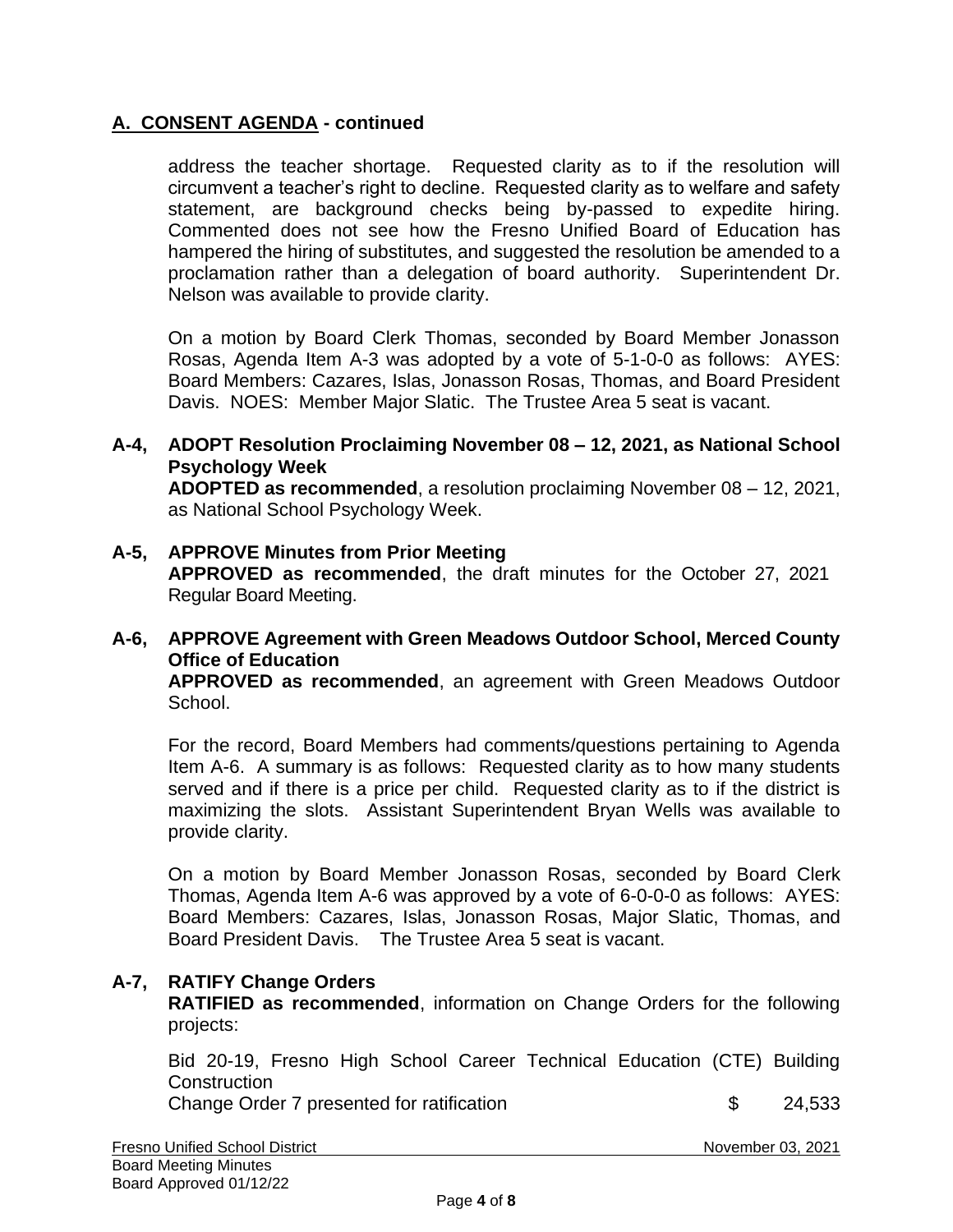## **A. CONSENT AGENDA - continued**

| Bid 20-49, Juan Felipe Herrera New Elementary School |        |
|------------------------------------------------------|--------|
| Change Order 4 presented for ratification            | 83,643 |

Bid 21-34, Ventura and 10th South Campus Site and Tenant Improvements, Buildings C and D

South Campus Site, Change Order 2 presented for ratification  $$ 42,633$ Tenant Improvements, Change Order 2 presented for ratification \$ 428,236

## **A-8, RATIFY Purchase Orders from August 01, 2021 through August 31, 2021 – Primary Report**

**RATIFIED as recommended**, information on purchase orders issued from August 01, 2021 through August 31, 2021. Two agenda items are presented to ratify purchase orders. The first item includes the Primary Report with all purchase orders issued during the reported dates with the exception of those that may present a potential conflict of interest for an individual Board member. All remaining purchase orders are in the Supplemental Report and presented as a second agenda item.

**A-9, RATIFY Purchase Orders from August 01, 2021 through August 31, 2021 – Supplemental Report**

**RATIFIED as recommended**, information on purchase orders issued from August 01, 2021 through August 31, 2021.

For the record, Board Member Jonasson Rosas read a statement as follows:

"Agenda Item A-9 on tonight's Consent Agenda contains purchase orders for the Fresno Economic Opportunities Commission (Fresno EOC). I was previously employed with the Fresno EOC which is a nonprofit corporation. I did not participate in the making of these contracts related to these purchase orders, but because of my previous employment with Fresno EOC I have a remote financial interest in these contracts. Therefore, consistent with my prior recusals relating to Fresno EOC and in the interest of full transparency, I am abstaining from this vote pursuant to Board Bylaw 9270."

On a motion by Board Clerk Thomas, seconded by Board Member Cazares, Agenda Item A-9, was approved by a vote of 5-0-1-0, as follows: AYES: Board Members: Cazares, Islas, Major Slatic, Thomas, and President Davis. ABSTAINED: Board Member Jonasson Rosas. The Trustee Area 5 seat is vacant.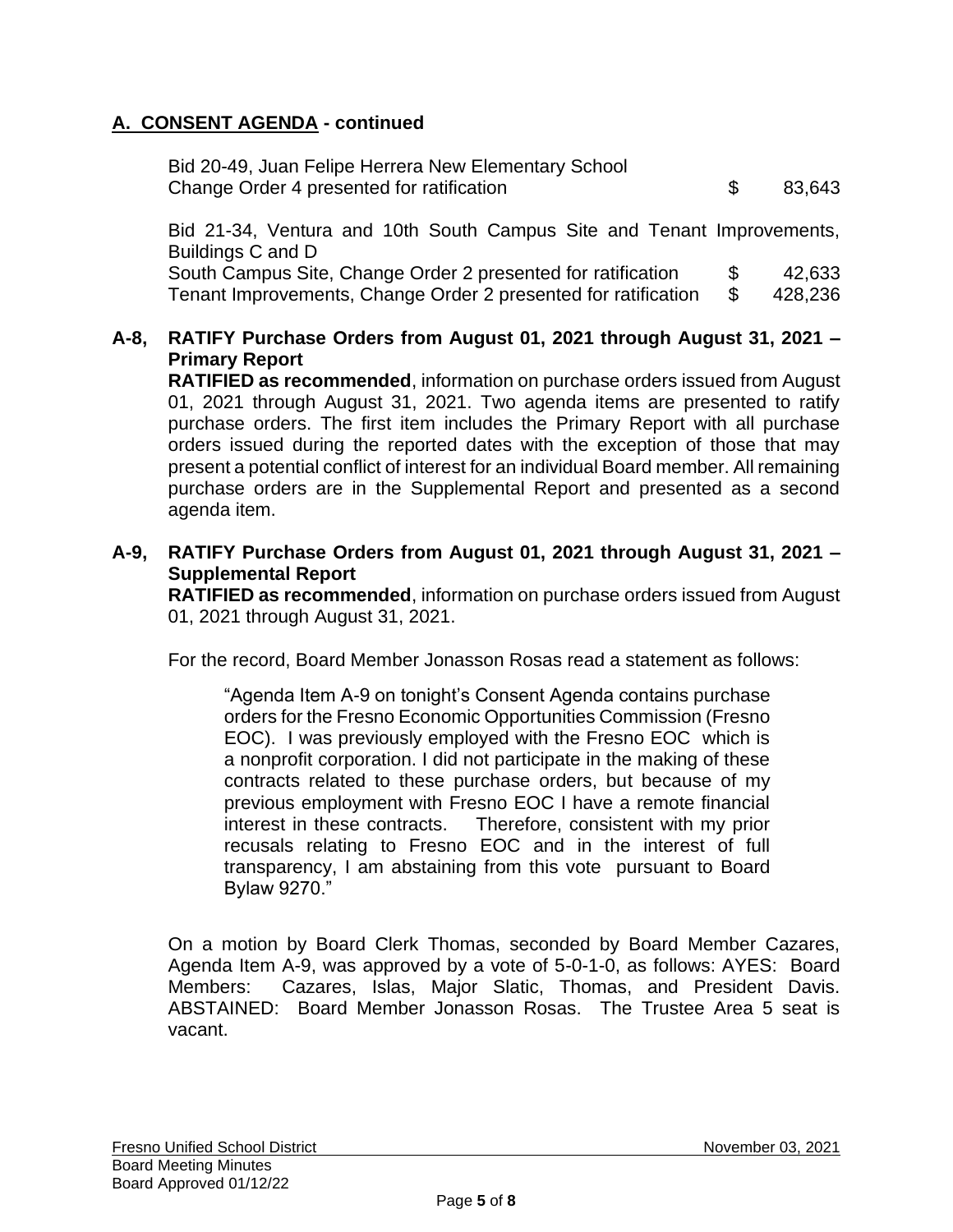## **OPPORTUNITY FOR UNSCHEDULED ORAL COMMUNICATIONS**

For the record, the Board received nine requests to address the Board during Unscheduled Oral Communications. The individual's name along with a summary of topics are listed as follows:

- 1. Scarlet Grandos Salagado: Concerns with Fresno High School Aquatics.
- 2. Maria Nayeli Salazar Urbina: Concerns with Fresno High School Aquatics Program.
- 3. Octaviana Gonzalez: Does not support changing of instructional minutes.
- 4. Fabiola Felix: Does not support changing of instructional minutes.
- 5. Carmen Zamora: Concerned about academic data during pandemic.
- 6. Marcus Winston: Requested expansion of League of Black Leaders pilot program.
- 7. Rodger Brown: Requested funding for Watch Us Grow program.
- 8. Dr. KaHinde Sowazi: Yielded time to Mr. Winston.
- 9. Mr. Fabela: Requested name of firm investigating board members.

# **B. CONFERENCE/DISCUSSION AGENDA**

### **B-10, DISCUSS and ADOPT Resolution 21-10 Authorizing the Issuance and Sale of 2021 Refunding General Obligation Bonds to Refund Outstanding General Obligation Bonds of The District and Approving Related Documents and Actions**

## **OPPORTUNITY for Public Comment**

For the record, the Board received zero requests to address the Board on Agenda Item B-10.

For the record, Board Members had comments/questions pertaining to Agenda Item B-10. A summary is as follows: Requested clarity as to the savings realized by the issuance of the bonds and the time period covered. Chief Financial Officer Santino Danisi was available to provide clarity.

On a motion by Board Member Cazares, seconded by Board Member Jonasson Rosas, Agenda Item B-10 was adopted by a vote of 6-0-0-0 as follows: AYES: Board Members: Cazares, Islas, Jonasson Rosas, Major Slatic, Thomas, and Board President Davis. The Trustee Area 5 seat is vacant.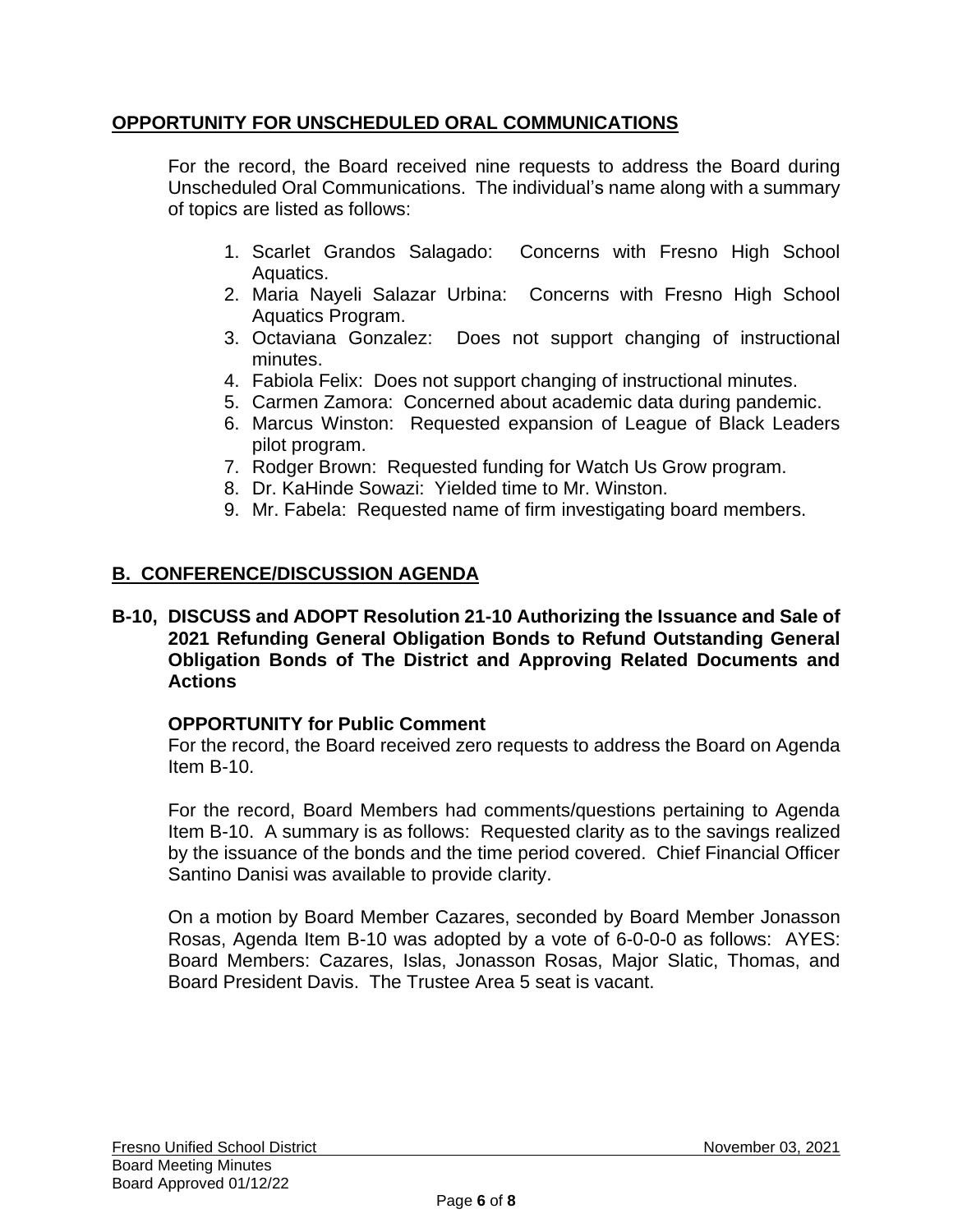## **B. CONFERENCE/DISCUSSION AGENDA - continued**

## **B-11, DISCUSS and APPROVE Nomination of Additional Committee Members that will Develop a Draft Policy on Renaming School Facilities**

### **OPPORTUNITY for Public Comment**

For the record, the Board received zero requests to address the Board on Agenda Item B-11.

For the record, there were no comments/questions pertaining to Agenda Item B-11 from Board Members .

On a motion by Board Member Jonasson Rosas, seconded by Board Member Cazares, Agenda Item B-11 was approved by a vote of 6-0-0-0 as follows: AYES: Board Members: Cazares, Islas, Jonasson Rosas, Major Slatic, Thomas, and Board President Davis. The Trustee Area 5 seat is vacant.

## **C. RECEIVE INFORMATION & REPORTS**

There were no items for this section of the agenda.

## **BOARD/SUPERINTENDENT COMMUNICATION**

**Member Jonasson Rosas:** Requested clarity as to status update of Hmong Dual Immersion program. Requested status update of facilitating access for vaccination sites.

**Member Cazares**: Thanked staff, students and parents in the Hoover Region for their continued dedication support and patience which is helping to ensure students can learn and have a safe environment to learn. Shared she will have a meeting with Hoover Region teachers. Shared it is crucial we continue to collaborate, strategize and move forward together. Requested clarity as to if there are plans to provide student progress, and for student progress information to be made easier to read for families. Requested to be provided the completion date of the HVAC system at the Hoover High School Event Center and timeline of modernization of Hoover High School Library.

**Member Islas**: Recognized Native American Heritage Month and declared we sit on stolen land which is the home of the Yolkuts. Thanked staff, administrators, and teachers who incorporated Dia de los Muertos into art, activity, and lessons. Thanked Hoover High School athletics and football team and congratulated McLane for their win of the Revolution Bowl. Requested an objective review of were investments can be made to improve outcomes of English Learners. Requested clarity has to how the district is building a more robust after school program in support of student needs and individualized learning.